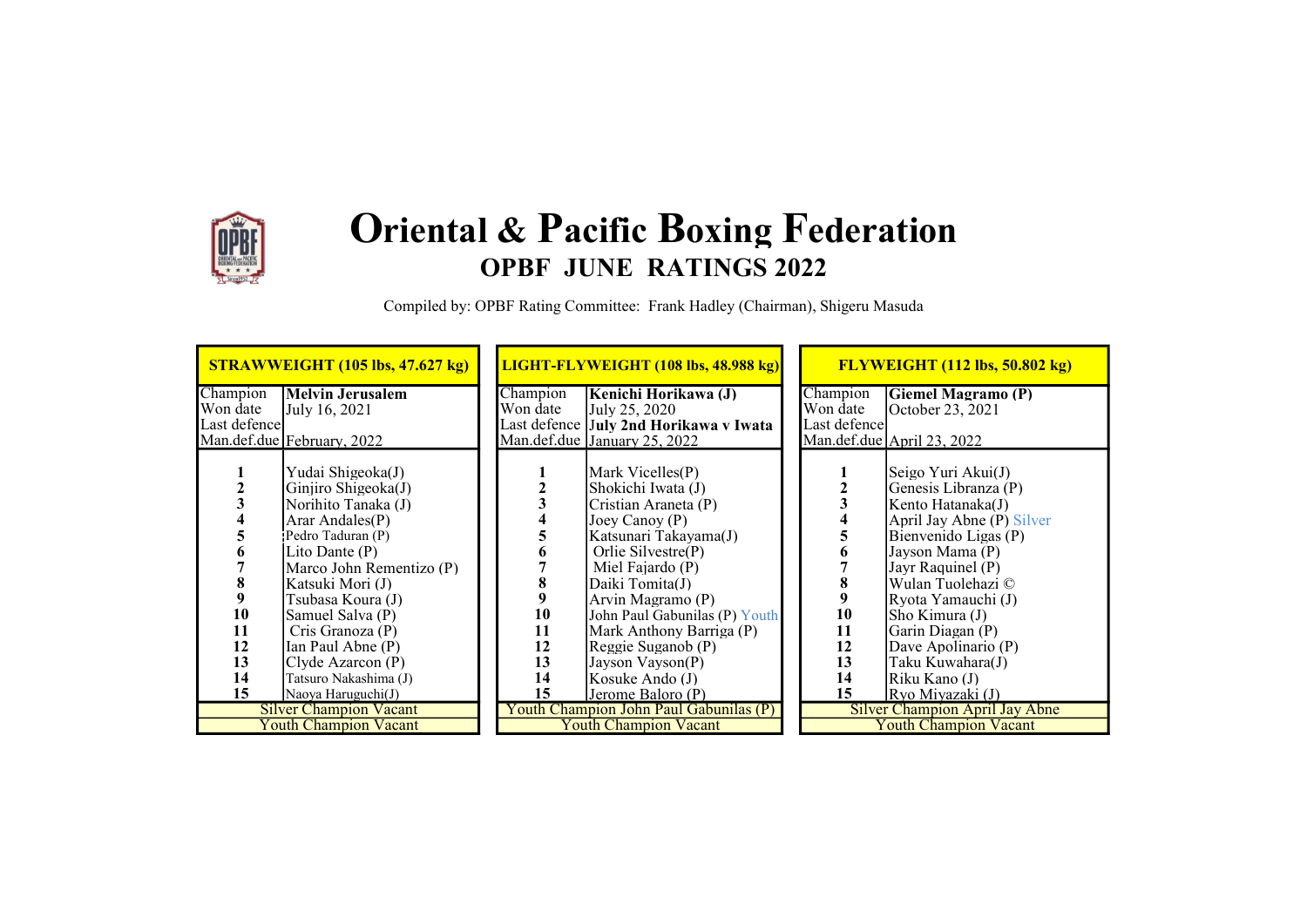|                                                                                                                                                   | SUPER-FLYWEIGHT (115 lbs, 52.163 kg)                                                                                                                                                                                                                                                                                                                                                                                |                                                                                                                                                                         | <b>BANTAMWEIGHT (118 lbs, 53.524 kg)</b>                                                                                                                                                                                                                                                                                                                                                            |  |                                                                                                                                        | <b>SUPER-BANTAMWEIGHT (122 lbs, 55.338 kg)</b>                                                                                                                                                                                                                                                                                                                                                         |  |
|---------------------------------------------------------------------------------------------------------------------------------------------------|---------------------------------------------------------------------------------------------------------------------------------------------------------------------------------------------------------------------------------------------------------------------------------------------------------------------------------------------------------------------------------------------------------------------|-------------------------------------------------------------------------------------------------------------------------------------------------------------------------|-----------------------------------------------------------------------------------------------------------------------------------------------------------------------------------------------------------------------------------------------------------------------------------------------------------------------------------------------------------------------------------------------------|--|----------------------------------------------------------------------------------------------------------------------------------------|--------------------------------------------------------------------------------------------------------------------------------------------------------------------------------------------------------------------------------------------------------------------------------------------------------------------------------------------------------------------------------------------------------|--|
| Champion<br>Won date<br>Last defence                                                                                                              | <b>Masayoshi Hashizume (J)</b><br>February 28 2022<br>Man.def.due August 28, 2022                                                                                                                                                                                                                                                                                                                                   | Champion<br>Won date<br>Last defence                                                                                                                                    | Keita Kurihara (J)<br>October 19, 2021<br>Man.def.due $\vert$ July 23, 2022                                                                                                                                                                                                                                                                                                                         |  | Champion<br>Won date<br>Last defence                                                                                                   | Pete Apolinar (P)<br>April 2, 2022<br>Man.def.due October 2, 2022                                                                                                                                                                                                                                                                                                                                      |  |
| $\mathbf{1}$<br>$\frac{2}{3}$<br>$\overline{\mathbf{4}}$<br>5<br>6<br>$\overline{7}$<br>8<br>9<br>10<br>11<br>12<br>13<br>14<br>15                | Ryoji Fukunaga (J)<br>Sho Ishida(J)<br>K.J Cataraja (P)<br>Kenta Nakagawa (J)<br>Akio Furutani(J)<br>Hayate Kaji(J)<br>Renz Rosia (P) Champion<br>Adrian Lerasan (P)<br>Lap Cheong Cheong $(C)$<br>Jakkrawut Majoogoen(T)<br>Ryusei Kawaura(J)<br>Jukiya Iimura (J)<br>Takayuki Okumoto(J)<br>Suzumi Takayama (J)<br>Danrick Sumabong (P) Ph. Yout<br><b>Silver Champion Vacant</b><br><b>Youth Champion Vacant</b> | $\mathbf{1}$<br>$\overline{\mathbf{c}}$<br>$\overline{\mathbf{3}}$<br>$\overline{\mathbf{4}}$<br>5<br>6<br>$\overline{7}$<br>8<br>9<br>10<br>11<br>12<br>13<br>14<br>15 | Ryosuke Nishida (J)<br>Jonas Sultan (P)<br>Tasana Salapat(T)<br>Michael Dasmarinas (P)<br>Kyosuke Sawada (J)<br>Daigo Higa (J)<br>Vincent Astrolabio (P)<br>Giovanni Escaner (P)<br>Seiya Tsutsumi(J)<br>Froilan Saludar (P)<br>Carlo Demecillo (P)<br>Tsubasa Murachi (J)<br>Kai Chiba(J)<br>Aljum Pelesio (P)<br>Yuki Yonaha (J)<br><b>Silver Champion Vacant</b><br><b>Youth Champion Vacant</b> |  | $\mathbf{1}$<br>$\overline{2}$<br>3<br>4<br>5<br>6<br>$\overline{7}$<br>8<br>9<br>10<br>11<br>12<br>13<br>14<br>15                     | Carl Jammes Martin (P)<br>Yusaku Kuga(J)<br>Ryo Akaho (J)<br>Gakuya Furuhashi(J)<br>Jhunriel Ramonal $(P)$<br>Albert Pagara (P)<br>Shingo Wake(J)<br>Kazuki Nakajima (J)<br>Toshiki Shimomachi (J)<br>Hyuma Fujioka (J)<br>Toshiya Ishii(J)<br>Bruno Tarimo (A)<br>Mark Anthony Geraldo (P)<br>Ryuya Tsugawa (J)<br>Yoshiki Takei (J)<br><b>Silver Champion Vacant</b><br><b>Youth Champion Vacant</b> |  |
| FEATHERWEIGHT (126 lbs, 57.153 kg)                                                                                                                |                                                                                                                                                                                                                                                                                                                                                                                                                     | <b>SUPER-FEATHERWEIGHT (130 lbs, 58.967 kg)</b>                                                                                                                         |                                                                                                                                                                                                                                                                                                                                                                                                     |  | <b>LIGHTWEIGHT (135 lbs, 61.235 kg)</b>                                                                                                |                                                                                                                                                                                                                                                                                                                                                                                                        |  |
|                                                                                                                                                   |                                                                                                                                                                                                                                                                                                                                                                                                                     |                                                                                                                                                                         |                                                                                                                                                                                                                                                                                                                                                                                                     |  |                                                                                                                                        |                                                                                                                                                                                                                                                                                                                                                                                                        |  |
| Champion<br>Won date<br>Man.def.due Overdue                                                                                                       | Satoshi Shimizu(J)<br>October 2, 2017<br>Last defence May 21, 2021                                                                                                                                                                                                                                                                                                                                                  | Champion<br>Won date<br>Last defence                                                                                                                                    | Masanori Rikiishi (J)<br>May 15, 2022<br>Man.def.due November 15, 2022                                                                                                                                                                                                                                                                                                                              |  | Champion<br>Won date                                                                                                                   | <b>Shuichiro Yoshino(J)</b><br>October 10, 2019<br>Last defence April 9th, 2022<br>Man.def.due October 9, 2022                                                                                                                                                                                                                                                                                         |  |
| $\mathbf{1}$<br>$\overline{\mathbf{c}}$<br>$\overline{\mathbf{3}}$<br>4<br>5<br>6<br>$\overline{7}$<br>8<br>9<br>10<br>11<br>12<br>13<br>14<br>15 | Reiya Abe(J)<br>Ryo Sagawa(J)<br>Musashi Mori (J)<br>Hinata Maruta(J)<br>Jhon Gemino(P)<br>Hiroshige Osawa(J)<br>Jeo Santisima (P)<br>Daisuke Watanabe(J)<br>Mikito Nakano(J)<br>Jon Jon Estrada (P)<br>Richad Pumicpic (P)<br>Shun Kubo (J)<br>Ryo Hino(J)<br>Landy Cris Leon (P)<br>Jess Rhey Waminal (P)<br><b>Silver Champion Vacant</b><br><b>Youth Champion Vacant</b>                                        | $\mathbf{1}$<br>$\mathbf{2}$<br>$\overline{\mathbf{3}}$<br>$\overline{\mathbf{4}}$<br>$\frac{5}{6}$<br>$\overline{7}$<br>8<br>9<br>10<br>11<br>12<br>13<br>14<br>15     | Yoshimitsu Kimura (J)<br>Liam Wilson(A)<br>Brock Jarvis (A)<br>Kosuke Saka(J)<br>Charly Suarez (P)<br>Paul Fleming (A)<br>Takuya Watanabe(J)<br>Marvin Esquierdo(P)<br>Kanehiro Nakagawa(J)<br>Yamato Hata(J)<br>Jackson Jon England (A)<br>Jinki Maeda (J)<br>Ken Osato (J)<br>Tomjune Mangubat (P)<br>Tsubasa Narai(J)<br><b>Silver Champion Vacant</b><br><b>Youth Champion Vacant</b>           |  | 1<br>$\overline{\mathbf{c}}$<br>$\overline{\mathbf{3}}$<br>4<br>5<br>6<br>$\overline{7}$<br>8<br>9<br>10<br>11<br>12<br>13<br>14<br>15 | Masayoshi Nakatani(J)<br>Hironori Mishiro(J)<br>Masayuki Ito(J)<br>Shu Utsuki (J)<br>Roldan Aldea(P)<br>Romero Duno (P)<br>Masahiro Suzuki (J)<br>Mark Bernaldez(P)<br>Brock Jarvis (A)<br>Billy Dibb(A)<br>Jacob $Ng(A)$<br>Ken Koibuchi (J)<br>Taison Mukaiyama (J)<br>Toru Kiyota (J)<br>Tatsuya Yanagi(J)<br><b>Silver Champion Vacant</b><br><b>Youth Champion Vacant</b>                         |  |

\* Silver Champion Mandatory contender - Hamzah Farouk

\* Youth champ verification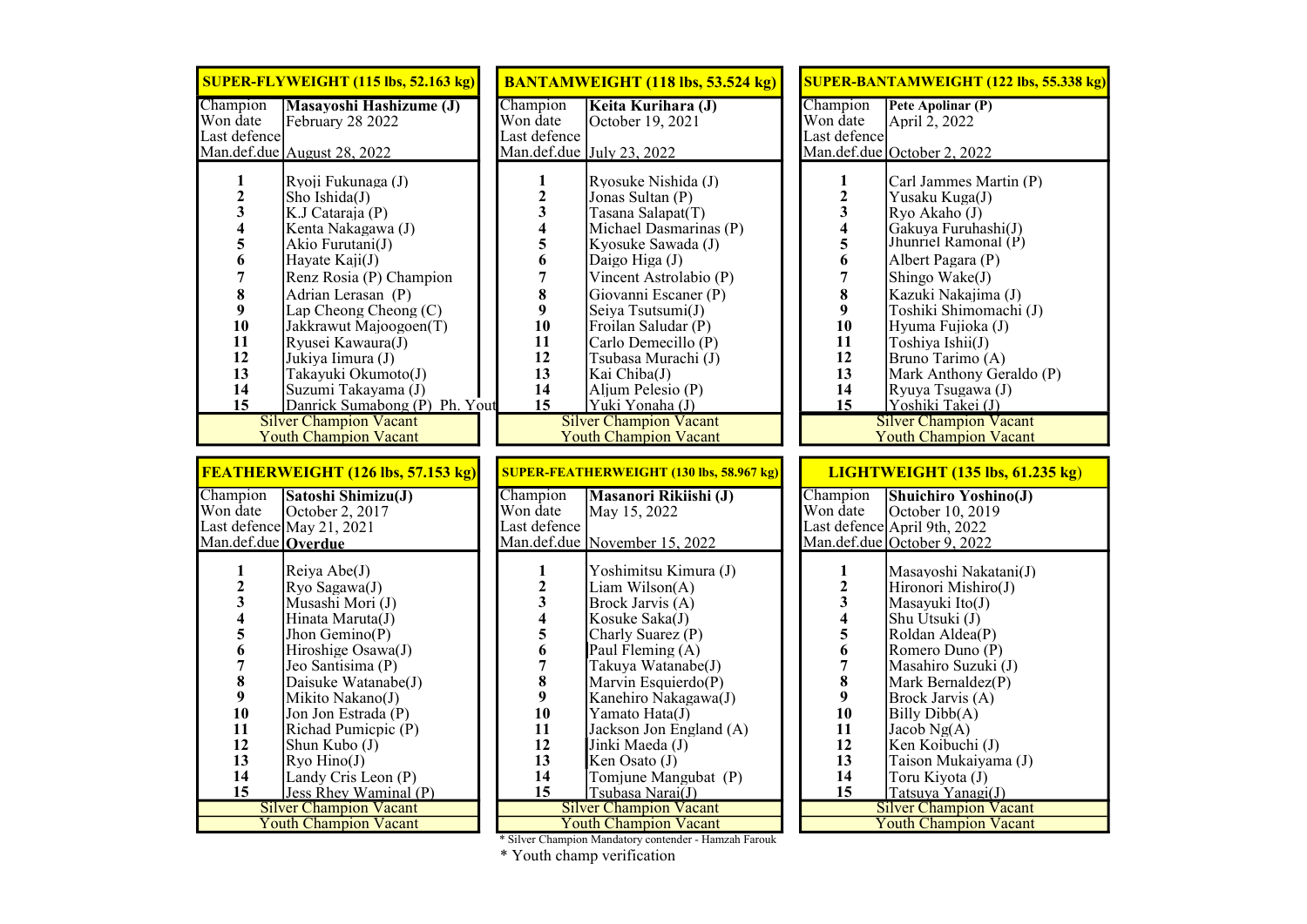| SUPER-LIGHTWEIGHT (140 lbs, 63.503 kg)                                                                                                                                                                                                                                                                                                                                                                                                                                                                                       | WELTERWEIGHT (147 lbs, 66.678 kg)                                                                                                                                                                                                                                                                                                                                                                                                                                                                                                | <b>SUPER-WELTERWEIGHT (154 lbs, 69.853 kg)</b>                                                                                                                                                                                                                                                                                                                                                                                                                                                                               |
|------------------------------------------------------------------------------------------------------------------------------------------------------------------------------------------------------------------------------------------------------------------------------------------------------------------------------------------------------------------------------------------------------------------------------------------------------------------------------------------------------------------------------|----------------------------------------------------------------------------------------------------------------------------------------------------------------------------------------------------------------------------------------------------------------------------------------------------------------------------------------------------------------------------------------------------------------------------------------------------------------------------------------------------------------------------------|------------------------------------------------------------------------------------------------------------------------------------------------------------------------------------------------------------------------------------------------------------------------------------------------------------------------------------------------------------------------------------------------------------------------------------------------------------------------------------------------------------------------------|
| Champion Koichi Aso (J)<br>Won date December 14,2021<br>Last defence June 14, Aso v Kondo<br>Man.def.due Overdue                                                                                                                                                                                                                                                                                                                                                                                                             | Rxota Toyoshima(J)<br>Champion<br>Won date<br>January 16, 2021<br>Last defence December 4, 2021<br>Man.def.due   Overdue                                                                                                                                                                                                                                                                                                                                                                                                         | Champion<br><b>Vacant</b><br>Won date<br>Last defence<br>Man.def.due                                                                                                                                                                                                                                                                                                                                                                                                                                                         |
| $\mathbf{1}$<br>Andy Hiraoka(J)<br>$\begin{array}{c} 2 \\ 3 \\ 4 \end{array}$<br>Liam Paro (A)<br>Hiroki Okada (J)<br>Rikki Naito (J)<br>$\frac{5}{6}$<br>Darragh Foley(A)<br>Daishi Nagata(J)<br>$\overline{7}$<br>Blake Minto (A)<br>8<br>Justin Frost(A)<br>9<br>Akihiro Kondo(J)<br>10<br>Steve Spark (A)<br>11<br>Terry Tzouramanis(A)<br>12<br>Jin Sasaki (J)<br>13<br>Nathan Webber (A)<br>14<br>Cristiano Aoqui (B) (J)<br>15<br>Alvin Lagumbay (P)<br><b>Silver Champion Vacant</b><br><b>Youth Champion Vacant</b> | $\mathbf{1}$<br>Keita Obara(J) injured<br>$\begin{array}{c} 2 \\ 3 \\ 4 \end{array}$<br>Yuki Nagano (J)<br>You Li Dong©<br>Steve $Gago(A)$<br>$\frac{5}{6}$ $\frac{6}{7}$ $\frac{7}{8}$<br>Youssef Dib(A)<br>Andrew Hunt $(A)$ C<br>Steven Spark (A)<br>Shoki Sakai (J)<br>$\boldsymbol{9}$<br>Al Rivera(P)<br>10<br>Ben Kite (A)<br>11<br>Yuke Beppu (J)<br>12<br>In Duck Seo(K)<br>13<br>Jack Brubaker(A)<br>14<br>Jay-Ar Inson(P)<br>15<br>Takeru Kobata (J)<br><b>Silver Champion Vacant</b><br><b>Youth Champion Vacant</b> | $\mathbf{1}$<br>Takeshi Inoue (J)<br>$\begin{array}{c} 2 \\ 3 \\ 4 \end{array}$<br>Dennis Hogan (A)<br>Wade Ryan(A)<br>Victor Nagbe (A)<br>5<br>Hironobu Matsunaga(J)<br>6<br>Koen Mazoudier (A)<br>$\overline{7}$<br>Tommy Browne(A)<br>8<br>Joel Camilleri(A)<br>9<br>Rei Nakajima(J)<br>10<br>Kenbati Haiyilao(C)<br>11<br>Gyung Mo Yuh(K)<br>12<br>Nath Nwachukwu (J)<br>13<br>Ben Mahoney (A)<br>14<br>Ryosuke Maruki (J)<br>15<br>Makoto Kawasaki (J)<br><b>Silver Champion Vacant</b><br><b>Youth Champion Vacant</b> |
| MIDDLEWEIGHT (160 lbs, 72.575 kg)                                                                                                                                                                                                                                                                                                                                                                                                                                                                                            | <b>SUPER-MIDDLEWEIGHT (168 lbs, 76.204 kg)</b>                                                                                                                                                                                                                                                                                                                                                                                                                                                                                   | LIGHT-HEAVYWEIGHT (175 lbs, 79.379 kg)                                                                                                                                                                                                                                                                                                                                                                                                                                                                                       |
| Champion<br><b>Kazuto Takesako(J)</b><br>Won date<br>January 18, 2020<br>Last defence<br>Man.def.due Overdue                                                                                                                                                                                                                                                                                                                                                                                                                 | Champion<br>Vacant<br>Won date<br>Last defence<br>Man.def.due                                                                                                                                                                                                                                                                                                                                                                                                                                                                    | Champion<br>Vacant<br>Won date<br>Last defence<br>Man.def.due                                                                                                                                                                                                                                                                                                                                                                                                                                                                |
| $\mathbf{1}$<br>Michael $Zerafa(A)$<br>$\frac{2}{3}$<br>Ainiwaer Yilixiati(C)<br>Wes $Capper(A)$<br>$\frac{4}{5}$<br>Emmanuel Carlos(A)<br>Yuki Nonaka (J)<br>$\overline{6}$<br>Issac Hardman $(A)$ C<br>$\overline{7}$<br>Yuto Shimizu (J)<br>8<br>Tej Pratap Singh(A)<br>9<br>Mark Lucas $(A)$<br>10<br>Hyun Min Yang(K)<br>11<br>Riku Kunimoto(J)<br>12<br>Shinobu Hosokawa(J)                                                                                                                                            | $\mathbf{1}$<br>Jayde Michell(A)<br>23456<br>Cesar Mateo Tapia(A)<br>Zulipikaer Maimaitiali(C)<br>Tae San Kil (K)<br>Adli Hafidz(MY)<br>Sung-Jae $Jo(K)$<br>$\overline{7}$<br>Mark Kassab(A)<br>8<br>Sakio Bika (A)<br>9<br>Rocy Jerkic(A)<br>10<br>11                                                                                                                                                                                                                                                                           | 1<br>Faris Chevalier (A)<br>23456<br>Tewa Karam (T)<br>Fanlong Meng(C)<br>Leti Leti $(A)$ C<br>Blake Caparello(A)<br>Conor Wallace (A)<br>$\overline{7}$<br>Matt Sheehan (A)<br>8<br>Jerome Pampellone(A)<br>9<br>Rohan Murdock (A)<br>10<br>Lucas Miller(A)<br>11<br>Paulo Aokuso (A)<br>12                                                                                                                                                                                                                                 |
| 13<br>Adam Stowe (A)<br>14<br>Sam Soliman (A)<br>15<br>Andrei Michailovic (NZ)<br><b>Silver Champion Vacant</b><br><b>Youth Champion Vacant</b>                                                                                                                                                                                                                                                                                                                                                                              | 12<br>13<br>14<br>15<br><b>Silver Champion Vacant</b><br><b>Youth Champion Vacant</b>                                                                                                                                                                                                                                                                                                                                                                                                                                            | 13<br>14<br>15<br><b>Silver Champion Vacant</b><br><b>Youth Champion Vacant</b>                                                                                                                                                                                                                                                                                                                                                                                                                                              |

\* Silver champ notified re defence \* Silver champ notified re defence